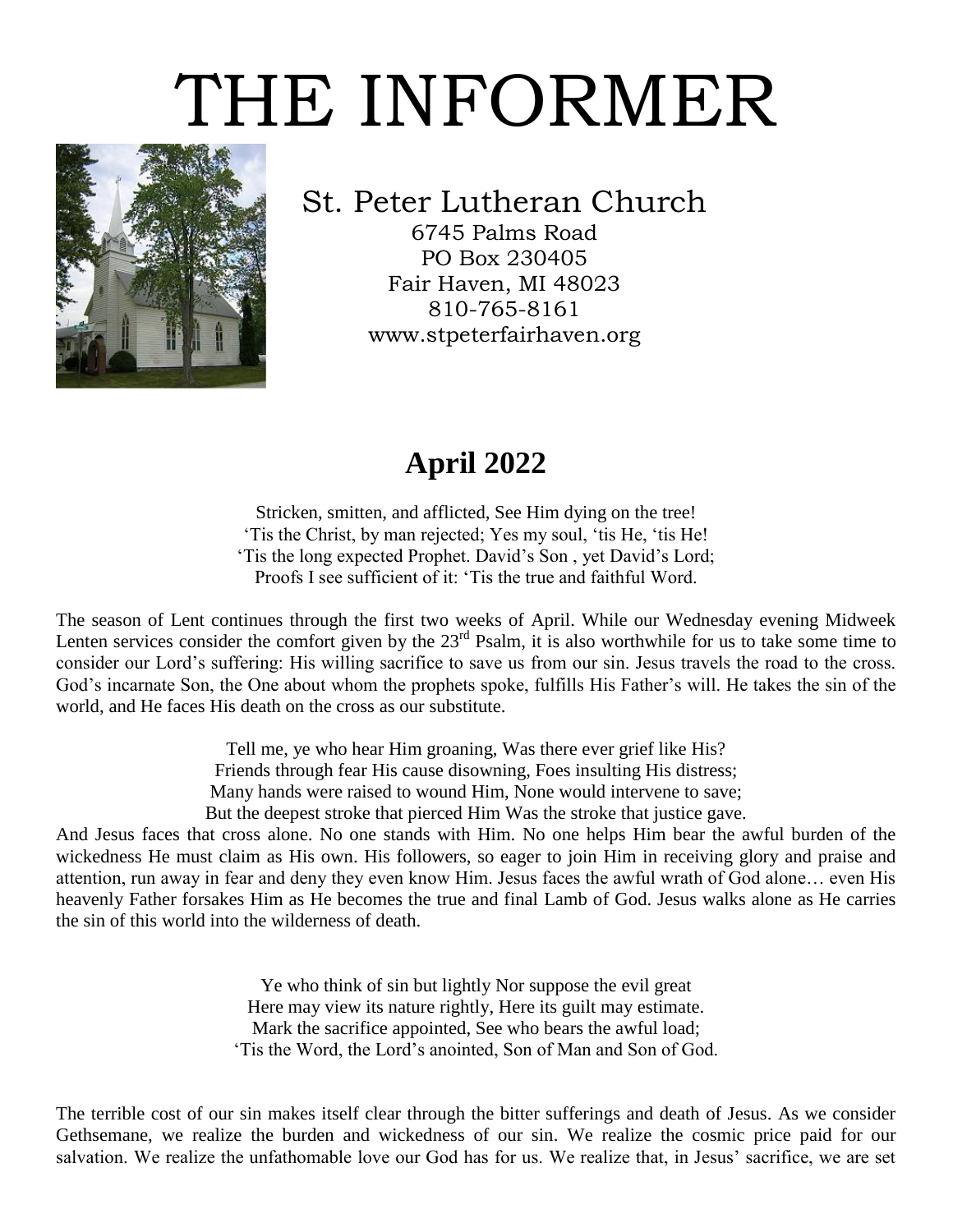free from death and given eternal life. These are things we ponder as we journey through Lent. And these are the things that fill us with praise and adoration as we await that glorious Easter morning!

> Here we have a firm foundation, Here the refuge of the lost: Christ, the Rock of our salvation, Is the name of which we boast; Lamb of God, for sinners wounded, Sacrifice to cancel guilt! None shall ever be confounded Who on Him their hope have built.





The Elders' Corner



O LORD, my heart is not lifted up; my eyes are not raised too high; I do not occupy myself with things too great and too marvelous for me. But I have calmed and quieted my soul, like a weaned child with its mother; like a weaned child is my soul within me. O Israel, hope in the LORD from this time forth and forevermore.

#### $\sim$  Psalm 131

When we consider Jesus as our example, we are struck by the humility with which Jesus lived His life. Jesus lived a truly humble life. He took little notice of the trapping s of position and power. He paid little attention to flattery or praise. His self-perception was founded somewhere other than on the opinions of those around Him. Jesus truly walked in humility throughout His earthly pilgrimage. Jesus spent His days in a peaceful confidence that rested upon a spirit of humility. And that spirit of humilty finds its foundation in a deep-seated trust and confidence in our heavenly Father.

As we grow in the Lord, we too seek to live in a spirit of peaceful humility. Psalm 131 gives us a beautiful description of the attitudes that support and nurture that spirit of peaceful humility. As a small child rests comfortably upon their mother, so too do our souls rest upon our heavenly Father. Calmly and quietly, we rest upon our heavenly Father. We take to heart the words of Psalm 46: "Be still, and know that I am God."

That stillness… that quiet calm… that peaceful restedness… is a byproduct of a firm trust in the Lord for all the concerns of the present and a firm hope in the Lord for all the concerns of the future. And that trust and hope make their home in humility.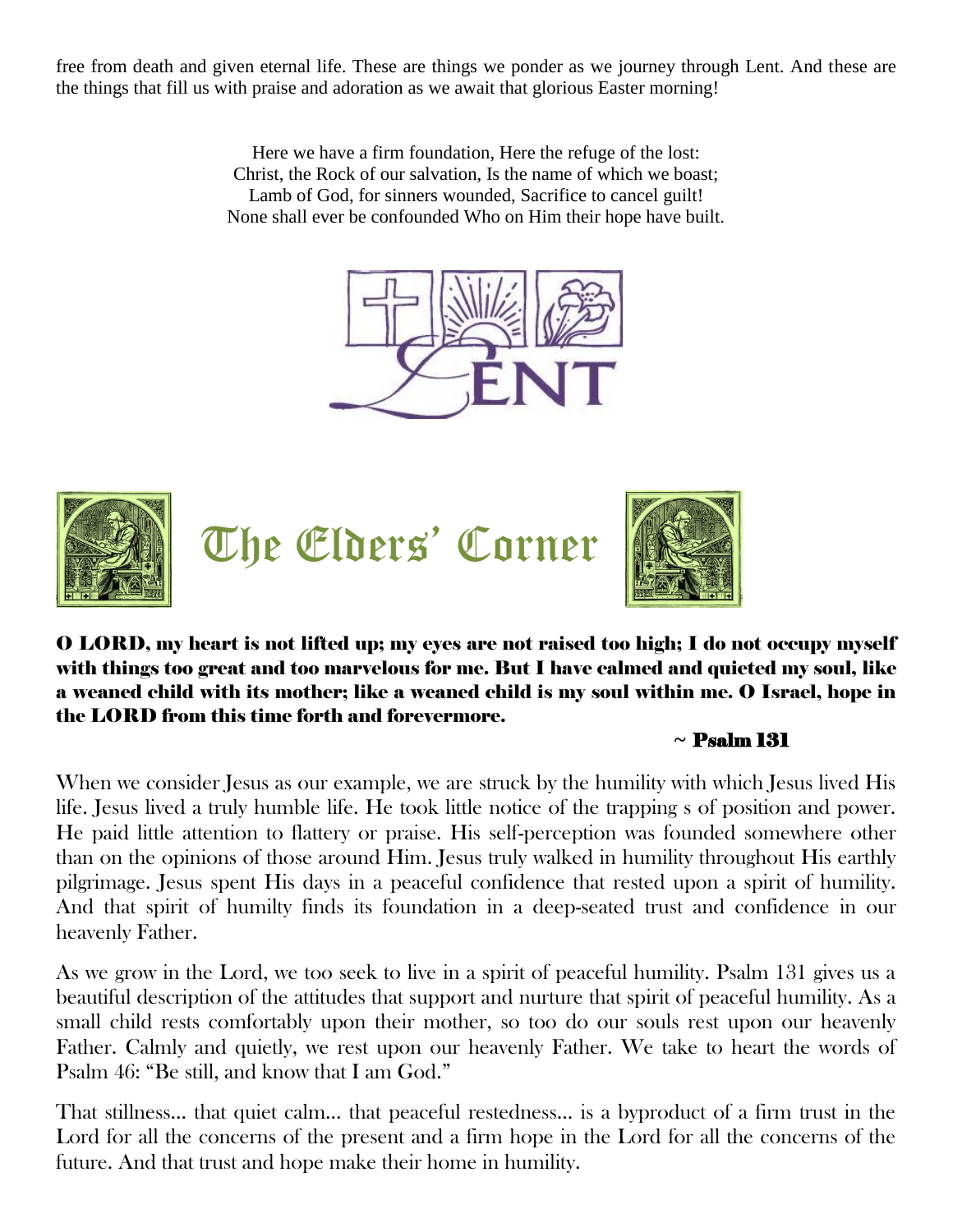Humility may seem a rather old fashioned notion these days. We have twenty-four hour access to all the news happening in every corner of the globe. We are being bombarded with opportunities to pass judgment on many different things. From politicians to toilet paper, we hear claims which try to draw us into the desired conclusion as we cast our vote, either literally or figuratively, for the person or product we judge to be best. Even when we have no need for the product being touted, we are being pushed to make a value judgment about the relative merits of one product over another.

While consumer awareness is helpful in choosing products and while candidate familiarity allows us to vote more informedly at the polls, this constant bombardment of demands for judgment also tends to highten our sensitivity to our own valuation of things around us. These calls to decide relative value try to set our focus on our perception of things: our own opinions, our own sense of value, and our own definitions of good and bad.

All of these things are contrary to the notion of peaceful humility. We lift up our hearts as we value our own sense of value or importance. We raise our eyes higher and higher as we decide that we are able, that we are competent to make all the value judgments our culture tries to force upon us.

These things fight against a calm peacefulness because, once a value judgment is made or a position taken, that judgment and position require defending. We are sucked into the endless arguments about right and wrong as we stake a position then try to hold that ground.

Instead of this, humility allows the judgment of right or wrong to be in God's hands, where it belongs. Humility leaves the decisions to our heavenly Father. Humility dwells in firm confidence that He will lead when and as it is required, and, until then, rest in His peace because He's already got it figured out.

Have you been churning over things? Too much moving too fast in too many directions? Make Psalm 131 your prayer. Allow the God of peace to be your source of peace. "Be still, and know that I am God."



The Word from the Chairman!



March is finally gone and now we have to deal with April. Let's skip the part about April showers loving May flowers at least this year. We've had enough showers for the May flowers.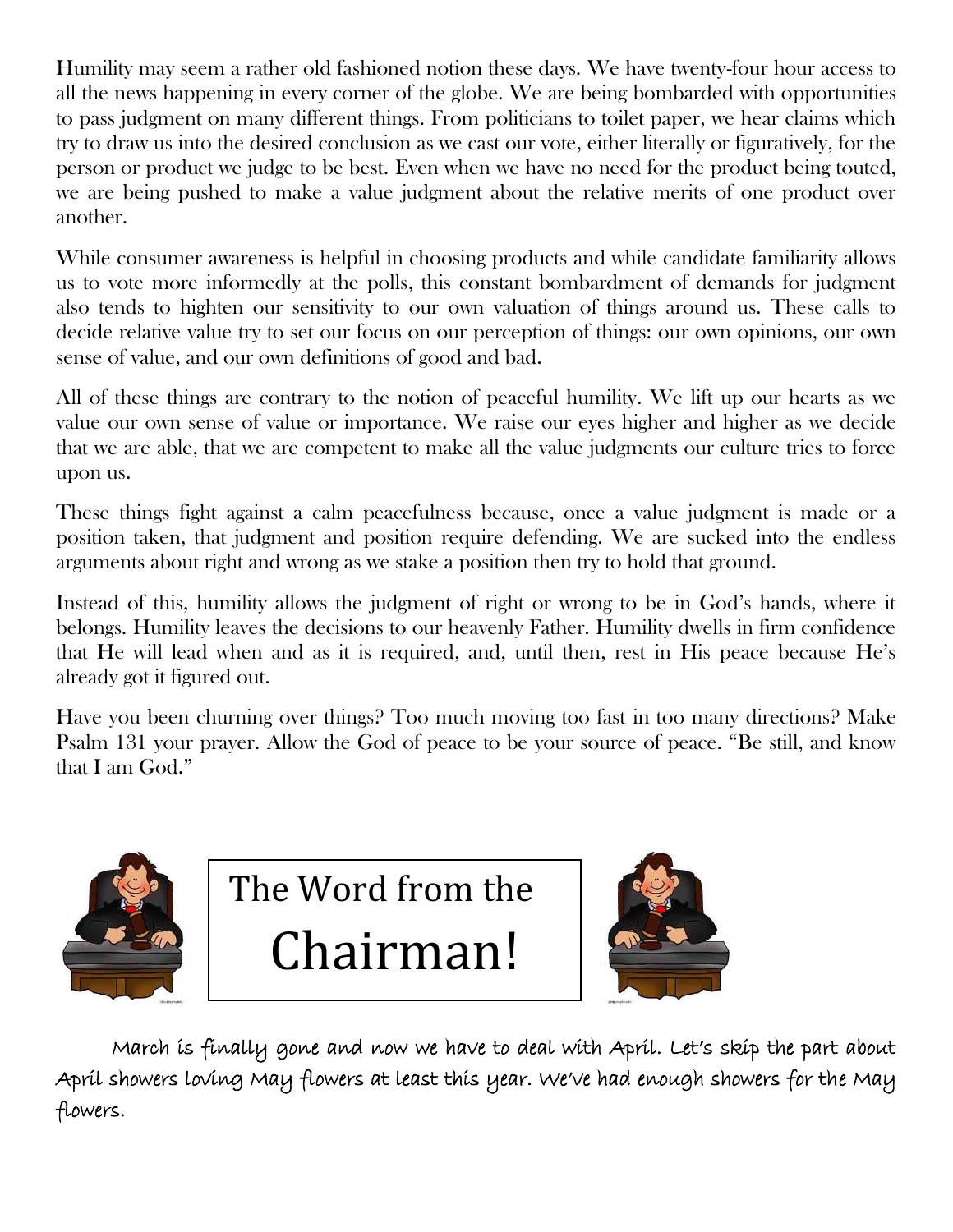This April we can look forward to Palm Sunday and Easter "the resurrection of Jesus". Easter is one of my favorite times of the Church year. My favorite is Christmas when the church is decorated and we sing Christmas carols. Easter is too; don't get me wrong! I love them both!

It is in April when we start thinking about the garden and sunny weather. Getting dirty, making sure the lawn mower made it through winter storage and of course… MUD. I think mud is okay (just don't tell Debbie I said so).

Is it time to put the snow shovels away? I'm going to keep one out just in case; after all it is Michigan where you can have all 4 seasons in one day. Spring is a time when our "snowbirds" return which is always a happy time knowing God has brought them home safely to St. Peter (let's see those tans!)

Let's all keep praying for the people of Ukraine, especially the children and elderly who are suffering.

Kevin



*Our Sunday School classes continue! Our younger students are learning about the Ten Commandments. Our older students are studying Old Testament characters. Through these lessons our children learn more about the Bible as they also learn important lifelessons through the lives of God's people!*

*A huge "thank you" to everyone who donated snacks for the Sunday School! You all are a wonderful blessing to our program here at St. Peter! Our snack needs have been abundantly supplied!*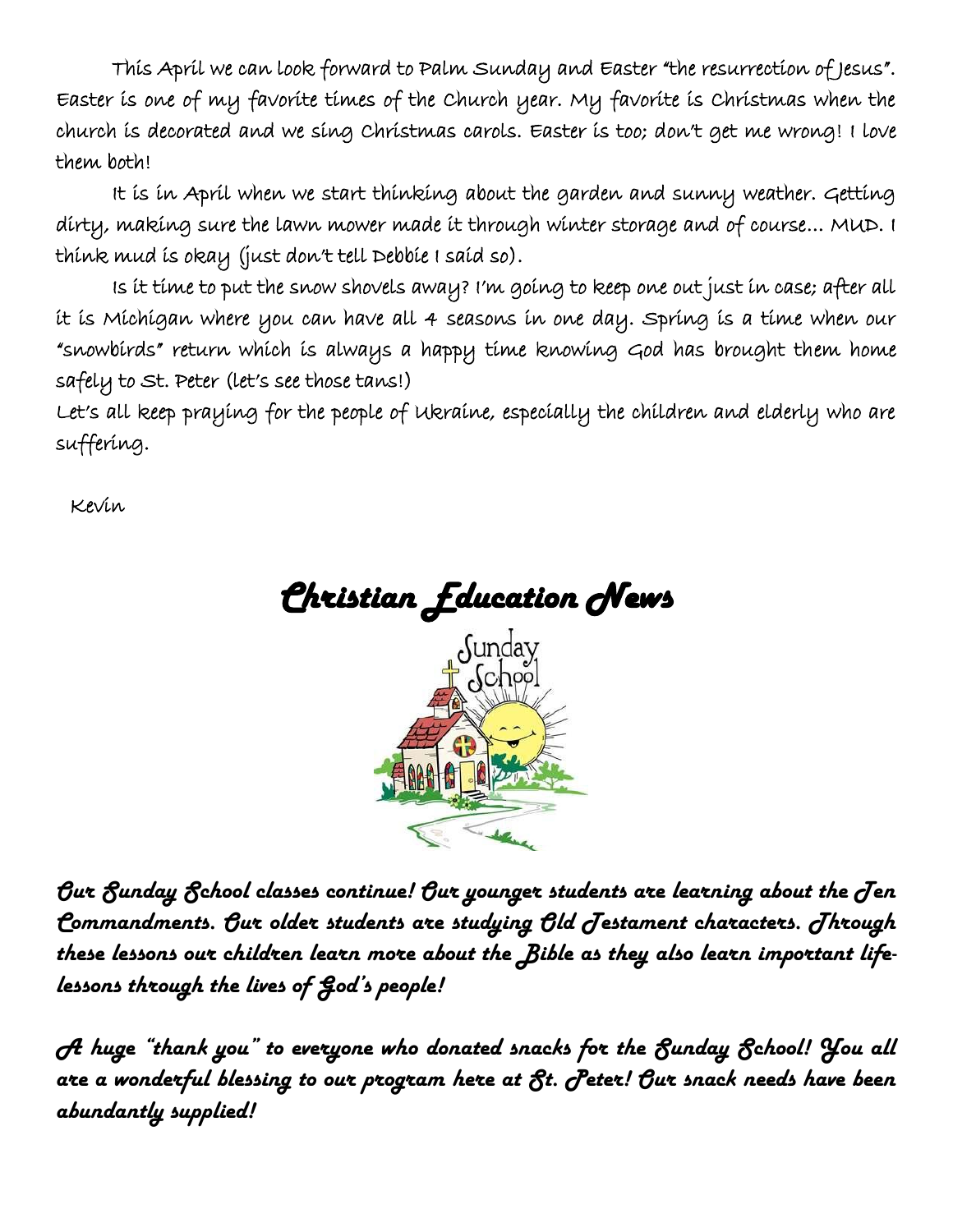*If you missed your chance to donate snacks, we could still use small bottles of water in the next few weeks. Thank you!*

*Remember… there is no Sunday School on Easter Sunday!*



### **A Schedule for Reading the Bible in 12 Months ~ April**

| <b>Old Testament</b> | <b>New Testament</b> |
|----------------------|----------------------|
| Judges 13, 14, & 15  | Luke 6:27-49         |
| Jud 16, 17, & 18     | Luke 7:1-30          |
| Jud 19, 20, & 21     | Luke 7:31-50         |
| Ruth 1, 2, 3, & 4    | Luke 8:1-25          |
| 1 Samuel 1, 2, & 3   | Luke 8:26-56         |
| 1 Sam 4, 5, & 6      | Luke 9:1-17          |
| 1 Sam 7, 8, & 9      | Luke 9:18-36         |
| 1 Sam 10, 11, & 12   | Luke 9:37-62         |
| 1 Sam 13 & 14        | Luke 10:1-24         |
| 1 Sam 15 & 16        | Luke 10:25-42        |
| 1 Sam 17 & 18        | Luke 11:1-28         |
| 1 Sam 19, 20, & 21   | Luke 11:29-54        |
| 1 Sam 22, 23, & 24   | Luke 12:1-31         |
| 1 Sam 25 & 26        | Luke 12:32-59        |
| 1 Sam 27, 28, & 29   | Luke 13:1-22         |
| 1 Sam 30 & 31        | Luke 13:23-35        |
| 2 Samuel 1 & 2       | Luke 14:1-24         |
| 2 Sam 3, 4, & 5      | Luke 14:25-35        |
| 2 Sam 6, 7, & 8      | Luke 15:1-10         |
| 2 Sam 9, 10, & 11    | Luke 15:11-32        |
| 2 Sam 12 & 13        | Luke 16              |
| 2 Sam 14 & 15        | Luke 17:1-19         |
| 2 Sam 16, 17, & 18   | Luke 17:20-37        |
| 2 Sam 19 & 20        | Luke 18:1-23         |
| 2 Sam 21 & 22        | Luke 18:24-43        |
| 2 Sam 23 & 24        | Luke 19:1-27         |
| 1 Kings 1 & 2        | Luke 19:28-48        |
| 1 Kings 3, 4, & 5    | Luke 20:1-26         |
| 1 Kings 6 & 7        | Luke 20:27-47        |
| 1 Kings 8 & 9        | Luke 21:1-19         |
|                      |                      |